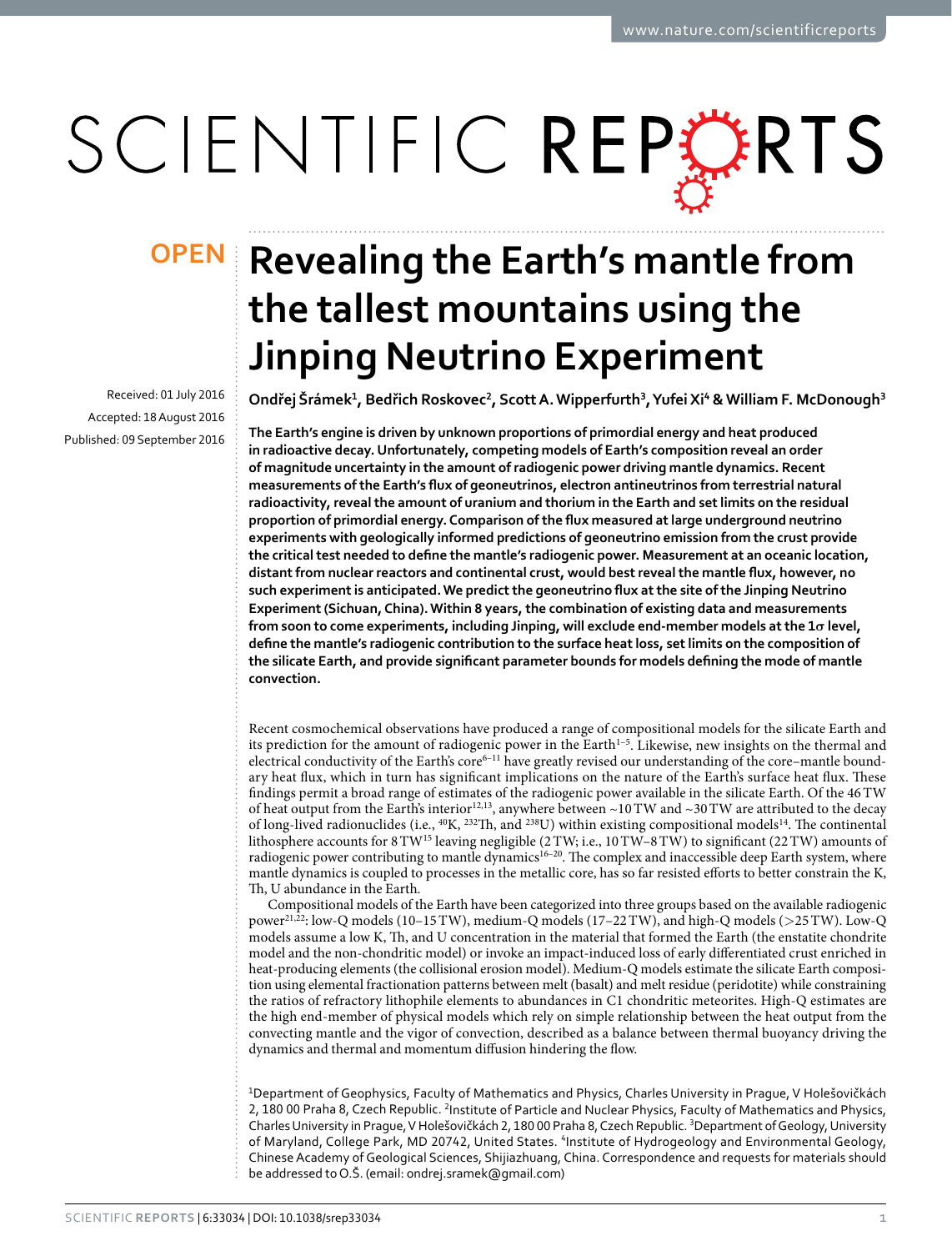The recent breakthrough in detection of terrestrial electron antineutrinos, created in *β*<sup>−</sup> decays of 232Th and 238U decay chains of natural thorium and uranium, has offered an exciting new framework for studying the shallow and the deep Earth's composition and for tightening constraints on the amount of radiogenic heat available for driving Earth's dynamics. It took 26 years from Wolfgang Pauli's original proposal of a neutrino in 1930 to the first detection of antineutinos by Reines and Cowan in 1956<sup>23</sup>. An additional almost 50 years passed before the first detection of geoneutrinos with the KamLAND 1-kiloton liquid scintillator detector at Kamioka Underground Laboratory in Japan in 2005[24](#page-8-8). A few years later the Borexino collaboration released their initial measurement of the Earth's geoneutrino flux with the 0.3-kton detector at Gran Sasso (Italy)<sup>25</sup>.

These two neutrino experiments will be soon joined by the 1-kton SNO+ detector at SNOLAB (Ontario, Canada[\)26](#page-8-10) and a fourth experiment, the 20-kton JUNO detector, which is under construction in Jiangmen  $(China)^{27}$ . In addition, a prototype detector is currently being built at the China Jinping Laboratory (CJPL; [Fig. 1\)](#page-2-0). Following this testing phase the Jinping Neutrino Experiment<sup>28</sup> (hereafter Jinping) is designed to build a 4-kton detector for low-energy neutrino physics, astrophysics and geophysics at the CJPL. Importantly, CJPL is the world's deepest underground physics laboratory where a rock overburden of ~2400m (6700 meters water equivalent)[28](#page-8-12) results in the lowest flux of cosmic ray muons, thus minimizing the unwanted cosmogenic background in antineutrino detection. Furthermore, CJPL is remote from nuclear reactors which also emit electron antineutrinos, with the nearest operating reactor 1400 km away. Jinping will thus give an unprecedented antineutrino measurement dominated by the geoneutrino signal<sup>28</sup>, unlike any other geoneutrino detecting experiment<sup>29</sup>.

KamLAND (KL) and Borexino (BX) geoneutrino measurements<sup>24[,25,](#page-8-9)[30–33](#page-8-14)</sup> are broadly consistent with existing models of Earth's architecture and its chemical composition, thus independently validating the geoscientific paradigms—i.e., Bulk Silicate Earth (BSE) Th and U abundance estimates, and enrichment of the heat-producing elements in the crust. These experiments have also demonstrated that the existing budget of heat producing elements is insufficient to account for the 46 TW of surface heat flow<sup>30</sup>, thus requiring the presence of residual primordial energy, which includes the heat of accretion and the transformation of gravitation energy of core formation into thermal energy. Furthermore, an upper limit has been placed on thermal power of a nuclear geo-reactor at depth $31$ , proposed by some $34,35$ . Geoneutrino research is now entering the exciting next stage where geoneutrino measurements begin to address the large uncertainty in estimates of radiogenic power driving mantle convection, stemming from various models of Earth's composition. Most recently the signal of geoneutrinos from the mantle has been reported<sup>[33](#page-8-18),[36](#page-8-19),[37](#page-8-20)</sup>, although with a considerable uncertainty.

In this report, we calculate the prediction of the geoneutrino flux at Jinping. We demonstrate the power which the Jinping measurement will bring in combination with results of the earlier geoneutrino experiments. Moreover, we make a case for the critical role of constructing an accurate crustal emission model from nearby crust at Jinping, in resolving the mantle signal.

#### **Emission model and results**

Our global model for geoneutrino emission (see Methods section) integrates the three-dimensional spatial struc-ture and rock density from CRUST1.0<sup>[38](#page-8-21)</sup> (C1) with estimates of chemical composition in various reservoirs: layers of Continental Crust (CC) and Oceanic Crust (OC) including sediment layers, Continental Lithospheric Mantle (CLM), and the convecting mantle composed of the Depleted MORB-source Mantle (DM; source for mid-oceanic ridge basalts), and the Enriched Mantle (EM). The EM is introduced in order to satisfy the mass balance of elements in the Bulk Silicate Earth (BSE) and is a source of oceanic intraplate basalts (OIB). We do not make a distinction between several types of enriched chemical reservoirs in the deep Earth as seen by geochemistry (e.g., the EM1, EM2, and HIMU reservoirs<sup>39</sup>), as such compositional differences will remain beyond detection sensitivity<sup>[14](#page-8-2)</sup>. Various compositional estimates result in a suite of models whose calculated antineutrino emission can be tested with geoneutrino measurements. Here we calculate the geoneutrino predictions for a typical Earth model<sup>15</sup> as a reference, whereas the Supplementary information reviews the consideration for the complete spectrum of competing Earth models.

[Table 1](#page-3-0) lists geoneutrino fluxes at the Jinping location, 28.15°N, 101.71°E, that come from the distinct geochemical reservoirs of the Earth model (Supplementary Figure S1). Uncertainty in the predicted flux are dominated by unknowns in the chemical composition of the layers, whereas uncertainties in crustal thickness are uncorrelated and estimated to be <10%, while not reported in C1. Accounting for the uncertainty in crustal structure is expected to increase the uncertainty in lithospheric geoneutrino flux prediction by a few percent, resulting in a larger relative uncertainty of the mantle flux, given the ratio of lithospheric to mantle flux at Jinping and other continental locations of neutrino experiment. The total predicted geoneutrino signal at Jinping is  $58.5^{+7.4}_{-7.2}$  TNU (Terrestrial Neutrino Units<sup>40</sup>), with 86% of the signal from the lithosphere (crust + CLM) and 14% from the convecting mantle  $(DM+EM)$ .

### **Resolving mantle**

Determining the amount of radiogenic heat production in Earth's mantle is a major goal in the field. Such a constraint will transform our understanding of the composition of the silicate Earth, mantle dynamics and the cooling history of the planet. To be able to unambiguously define the mantle-only geoneutrino signal means deploying a detector deep in the oceans (or buried on an ocean island) far away from nuclear reactors and continental lithosphere. Both the reactor antineutrino background and the lithospheric signal prediction must be subtracted from the total antineutrino measurement and reducing these contributions increases the relative proportion of mantle signal while reducing uncertainty. Such an ocean-going experiment has been proposed, i.e., Hanohano<sup>41</sup>. However, it may take decades before Hanohano or a similar experiment is approved and operational. In the absence of a detector located in the middle of the ocean, Jinping is our best solution as it will provide critical data in defining the mantle contribution.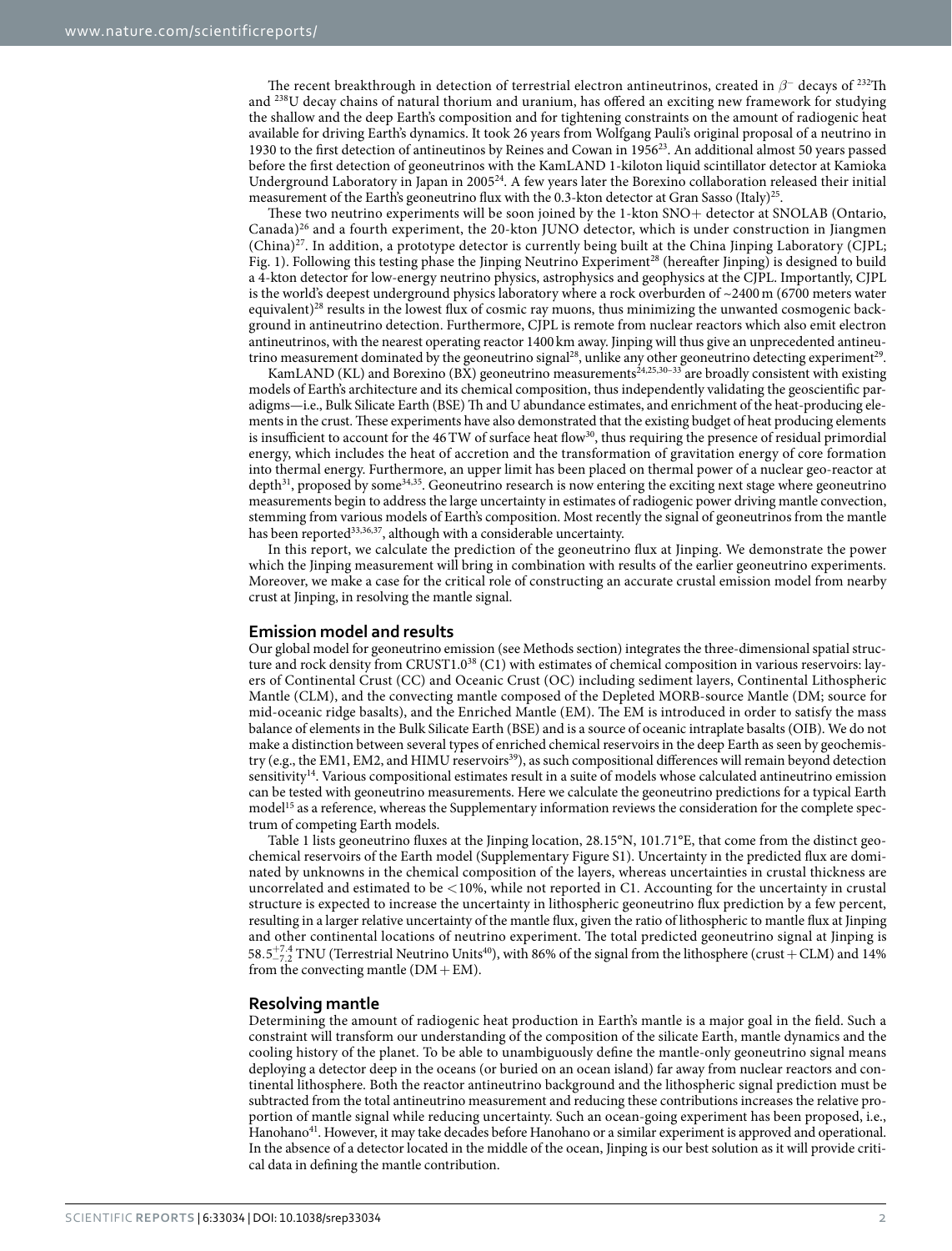

<span id="page-2-0"></span>Figure 1. Top: Location of Jinping and other geoneutrino detectors. Crustal thickness from CRUST1.0<sup>[38](#page-8-21)</sup> model plotted in color. **Bottom:** 1<sup>°</sup>longitude × 1°latitude tiles of CRUST1.0 model around Jinping. Within the  $6^\circ \times 4^\circ$  region centered at the detector location (somewhat arbitrarily defined and termed "near-field crust" in past studies) we show TNU (Terrestrial Neutrino Units<sup>[40](#page-8-23)</sup>) and % contributions from the lithosphere (i.e., Continental Crust+Continental Lithospheric Mantle) in each tile to the total geoneutrino signal at Jinping. White dashed circles contour distance from Jinping. Map created using The Generic Mapping Tools, Version 4.5.14 (<http://gmt.soest.hawaii.edugmt.soest.hawaii.edu>).

The power of the Jinping experiment comes from the potential of a precise geoneutrino detection, given developments in the field in the last decade and the specifics of its location. Jinping will detect the largest geoneutrino flux (TNU signal) of all geoneutrino detectors ([Fig. 2](#page-3-1)). Because of low cosmogenic and reactor antineutrino background, Jinping is expected to measure geoneutrinos with the greatest precision of all detectors, quantified as relative uncertainty of 4% after an exposure of a 3-kiloton target mass over 5 years<sup>28</sup>. The limiting factor of resolving the mantle geoneutrino flux using Jinping measurement is the uncertainty in the prediction of the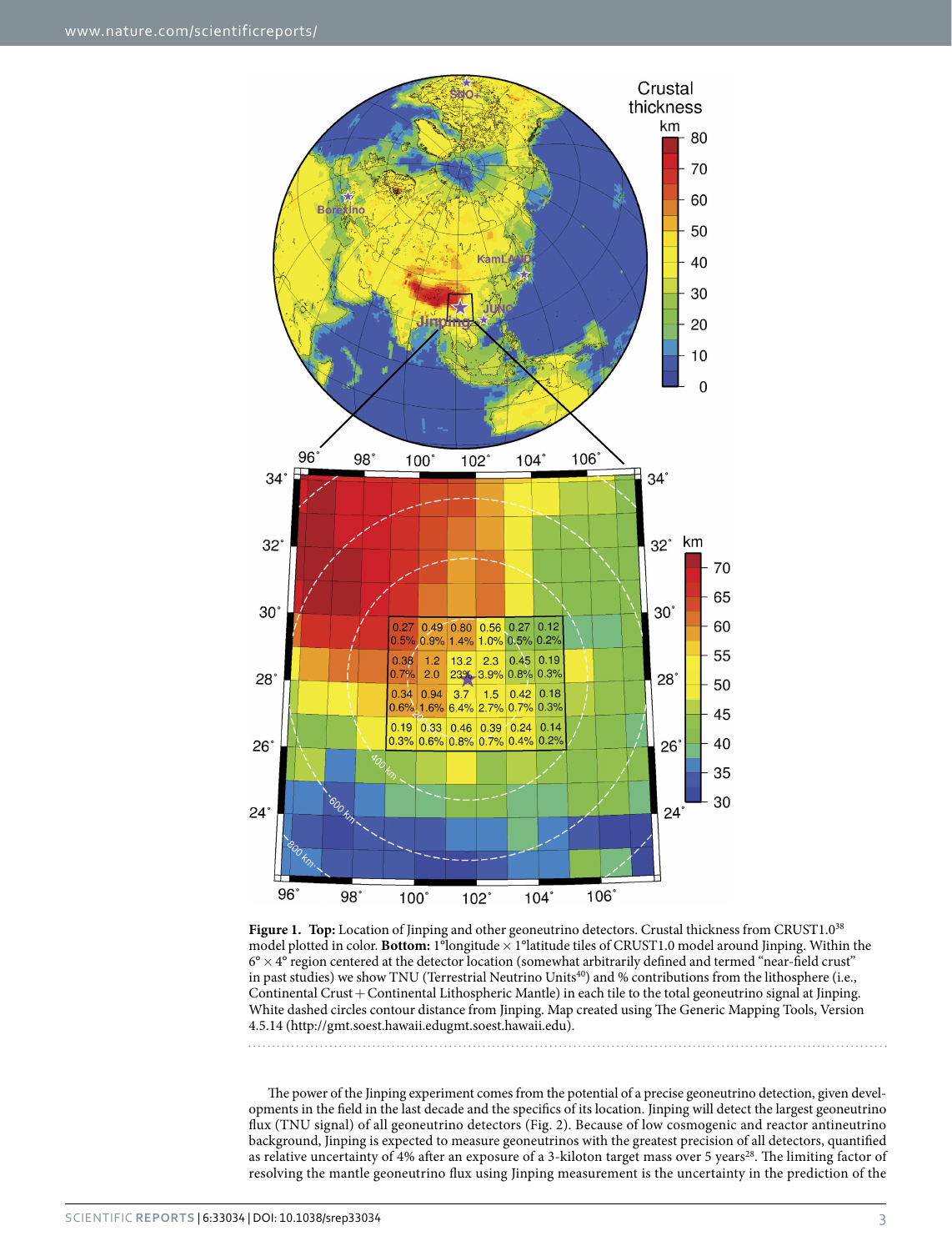<span id="page-3-0"></span>

|                        | Geoneutrino flux in $\text{TNU}^{\dagger}$ |                        |                        |  |  |
|------------------------|--------------------------------------------|------------------------|------------------------|--|--|
| <b>Reservoir</b>       | <b>Th</b>                                  | U                      | $Th + U$               |  |  |
| Upper $CC +$ sediments | $7.37 \pm 0.74$                            | $28.3 \pm 6.0$         | $35.7 \pm 6.7$         |  |  |
| Middle CC              | $2.70 + 0.22$                              | $8.1 + 2.5$            | $10.8 + 2.7$           |  |  |
| Lower CC               | $0.292 \pm 0.088$                          | $0.72 \pm 0.22$        | $1.02 \pm 0.31$        |  |  |
| OC sediments           | $0.032 \pm 0.002$                          | $0.102 \pm 0.005$      | $0.134 \pm 0.008$      |  |  |
| OC crust               | $0.009 \pm 0.003$                          | $0.045 \pm 0.013$      | $0.054 \pm 0.016$      |  |  |
| $CC + OC$              | $10.40 \pm 0.77$                           | $37.3 \pm 6.5$         | $47.7 \pm 7.2$         |  |  |
| <b>CLM</b>             | $0.40^{+0.56}_{-0.25}$                     | $1.4^{+1.7}_{-0.8}$    | $1.8^{+2.3}_{-1.1}$    |  |  |
| $CC + OC + CLM$        | $11.0^{+1.1}_{-0.9}$                       | $39.3 \pm 6.8$         | $50.4^{+7.8}_{-7.6}$   |  |  |
| Depleted Mantle (DM)   | $0.67^{+0.15}_{-0.17}$                     | $3.68^{+0.83}_{-0.93}$ | $4.35^{+0.99}_{-1.10}$ |  |  |
| Enriched Mantle' (EM)  | $0.87^{+0.44}_{-0.34}$                     | $2.6^{+2.2}_{-1.6}$    | $3.5^{+2.6}_{-2.0}$    |  |  |
| $DM + EM$              | $1.59^{+0.43}_{-0.47}$                     | $6.6^{+2.1}_{-2.2}$    | $8.1^{+2.5}_{-2.7}$    |  |  |
| TOTAL                  | $12.6^{+1.0}_{-0.9}$                       | $45.9 \pm 6.4$         | $58.5^{+7.4}_{-7.2}$   |  |  |

**Table 1. Prediction of geoneutrino flux at Jinping location: 28.15°N, 101.71°E, 2400m depth, based on CRUST1.[038](#page-8-21) model of the crustal structure.** \* See text for details on how the EM was determined to satisfy BSE model. † See text for details on units. CC=Continental Crust; OC=Oceanic Crust; CLM=Continental Lithospheric Mantle.



<span id="page-3-1"></span>**Figure 2. Geoneutrino flux predictions at geoneutrino detectors, showing contributions from Near-field crust (NFC), Far-field crust (FFC), and the convecting Mantle (DM+EM).** NFC is a 6°longitude by 4°latitude region centered at the detector location. NFC and FFC include the small contribution  $( $2 \text{ TNU}$ )$  from the underlying Continental Lithospheric Mantle (CLM). See [Fig. 1](#page-2-0) for detector locations and TNU.

lithospheric signal, which must be subtracted from the total measurement. In our geoneutrino emission model the uncertainty in the lithospheric flux simply scales with the lithospheric flux magnitude and is therefore comparatively large at Jinping.

It has been recognized that a large fraction of the expected geoneutrino flux at a detector originates from the closest few hundred km surrounding a detector<sup>24</sup>. [Figure 1](#page-2-0) shows the lithospheric contribution to the geoneutrino flux coming from the surrounding 1°longitude  $\times$  1°latitude tiles of the C1 discretization. Almost a quarter of the signal (23%) originates in the tile in which Jinping sits. The plot of cumulative geoneutrino flux versus distance to emitter ([Fig. 3](#page-4-0)) at Jinping shows the steepest sloping curve of all detectors, where 50% of signal originates within 300 km distance, 60% within 500 km, and 70% within 1000 km. Thus, it is fundamentally important to characterize the local geology as it represents the largest contributor to the signal and uncertainty on the total expected flux. The geoneutrino flux estimates from the local lithosphere must become constrained by multiple geophysical and geochemical observables including existing heat flow data, seismic observations, gravity data, and measured element abundances in rocks. Local crustal studies have been performed around KamLAND, Borexino, and SNO+ and constitute an urgent challenge for geoscience in geoneutrino research at Jinping and JUNO.

The area around Jinping has been heavily studied because of the many devastating earthquakes that have occurred in the region, with the most recent ones being the 2008 Wenchuan (Sichuan) earthquake and the 2013 Lushan earthquake<sup>42-46</sup>. Furthermore, Jinping is sited on the eastward facing ramp of the Tibetan Plateau that abuts the Sichuan Basin and is known to be located in one of the world's fastest moving geological regions, with vertical uplift rates reaching up to 6 mm/yr and horizontal movements exceeding 10 mm/yr<sup>47</sup>. Hundreds of GPS measurements and identification of the many major tectonic faults reveal large scale tectonic block rotation and crustal flow in the regio[n48–51.](#page-8-27) This region has been and continues to be intensely studied for both understanding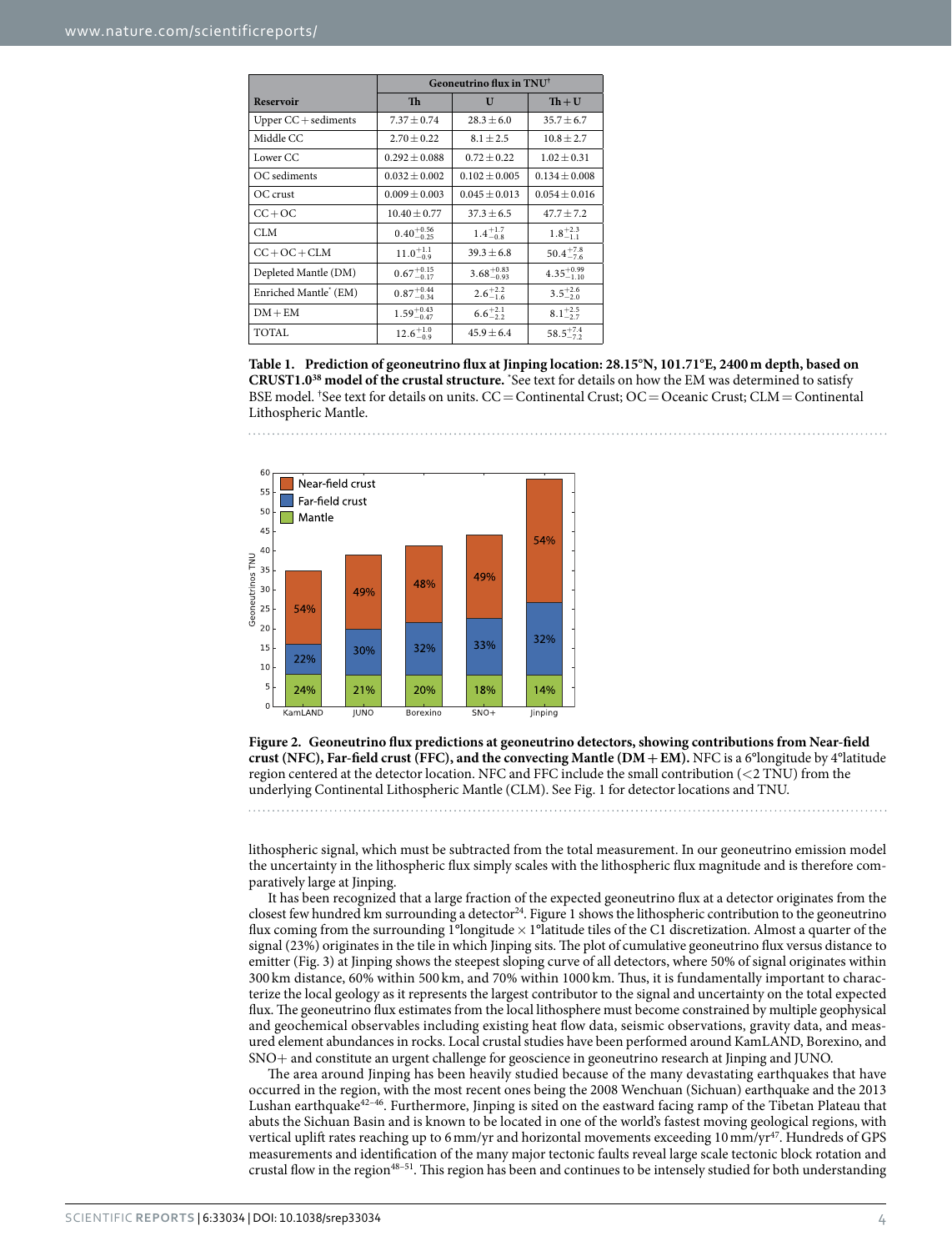

<span id="page-4-0"></span>

the fundamental processes of plate tectonics and to improve our abilities to predict the occurrence and consequences of major earthquakes.

Even though the mantle signal at Jinping is a small fraction (14%) of the total geoneutrino signal, the power of combining the Jinping measurement with other experiments is unprecedented. [Figure 4](#page-5-0) illustrates this feature with a plot that compares the measured geoneutrino flux (ordinate, physics only input) versus the geological estimate of the flux from the lithosphere (i.e., crust+ CLM; abscissa), with the flux from convecting mantle  $(DM + EM)$  being the remaining contribution. Consequently, fitting the data with a line of slope 1 yields the y-intercept, which identifies the mantle contribution to the total signal, and provides its uncertainty as a function of the unknowns in the geoneutrino measurements (i.e., the experimental neutrino physics uncertainty) and in the lithospheric flux predictions (i.e., the uncertainty in geological model). This analysis can be repeated for each experiment individually or any combination of experiments. Analyses on the existing data (KL and BX combined) provides a result with a large uncertainty on the mantle flux (i.e.,  $6.0 \pm 7.2$  TNU for the y-intercept; [Fig. 4,](#page-5-0) top; see Supplementary information for details). By the time Jinping produces a measurement, other detectors will have accumulated additional data.

The existing geoneutrino experiments are statistics limited, so with more exposure the relative uncertainties in their signal drop as the inverse square root of the measurement following Poisson's statistics. The annual geoneutrino count rate is predicted to be about 400 at JUNO, 100 at Jinping, 20 at SNO+, and it has been measured as 14 at KamLAND and 4.2 at Borexino. Given the marked reduction in the reactor signal following the Tohoku 2011 earthquake, KamLAND is on track to reach 11% uncertainty in 7 more years of counting<sup>[52](#page-8-28)</sup>. The 20-kton JUNO detector will provide a significant annual flux of geoneutrino events and improvements in characterizing and subtracting the reactor signal (estimated at 3% uncertainty) will yield a geoneutrino measurement with 6% uncer-tainty after 5 years of live time<sup>[53](#page-8-29)</sup>. Extrapolating the statistics of current Borexino measurements<sup>[25](#page-8-9),[32](#page-8-30),[33](#page-8-18)</sup>, we predict an uncertainty of 13% after 6 additional years. SNO+ detector's assumed count rate of 20 geoneutrinos per year gives an estimate of 9% measurement uncertainty after 6 years<sup>26,54</sup>. A projection for the year 2025, based on all of the detectors expected to be online (KL, BX, SNO+, JUNO, and Jinping), reduces the uncertainty of the result of mantle flux,  $8.2 \pm 2.9$  TNU, down to 35% relative uncertainty for the tested model [\(Fig. 4](#page-5-0), bottom). With this reduction in uncertainty on the mantle flux, by a factor of 2.5 relative to the current result using KL and BX data, we will clearly discriminate between models of silicate Earth composition and put narrow bounds on radiogenic power in the mantle. It is also seen in [Fig. 4](#page-5-0) that while the measurement uncertainty at Jinping is the smallest, the uncertainty in the lithospheric flux prediction is the largest of all detectors, as in the present model it simply scales with the flux magnitude. Its reduction offers the greatest potential to further pin down the mantle contribution.

The Jinping detector and [Fig. 4](#page-5-0) offers critical insights into the nature of geoneutrino science. Each of these five detectors can independently see the mantle given the slope 1 requirement. Differences in the intercept value reflect one of three potential considerations: (1) biases in the detectors, (2) variations in the mantle flux, and/or (3) biases in the predicted crustal flux. Assuming that instrumental calibrations reduce detector bias and total variation in mantle fluxes is expected to be at the 10% level<sup>14</sup>, then deviations in the y-intercepts can be in turn used to interrogate the assumed crustal model for the detector. Coupling data from continental based detectors with constraints from an oceanic based detector will provide unprecedented opportunities to critically evaluate competing models of crust composition. In this regard Jinping represents a significant test case with its exceptionally thick crust and distinctly bright geoneutrino flux.

Recent advances in antineutrino detection technology have been in directionality studies<sup>55</sup>. Being able to evaluate directionality, even at 180° resolution, provides a powerful documentation of the sources of the geoneutrino signal (i.e., distinguishing near field crustal contributions that can be up to 50% of the signal). Primary focus in geoneutrino directionality analyses has been the variation of the crust and mantle signals with the incoming dip angle<sup>56[,57](#page-9-1)</sup>. In [Fig. 5](#page-6-0) we predict the normalized azimuthal distribution of the geoneutrino signal at the various detectors. The asymmetric azimuthal signal at KamLAND, Borexino, and JUNO detectors reflects their settings on the margins of continents. The least variable azimuthal signal is seen for SNO+, which sits in the center of the North American plate. The asymmetry in Jinping's azimuthal signal reflects the exceptionally thick continental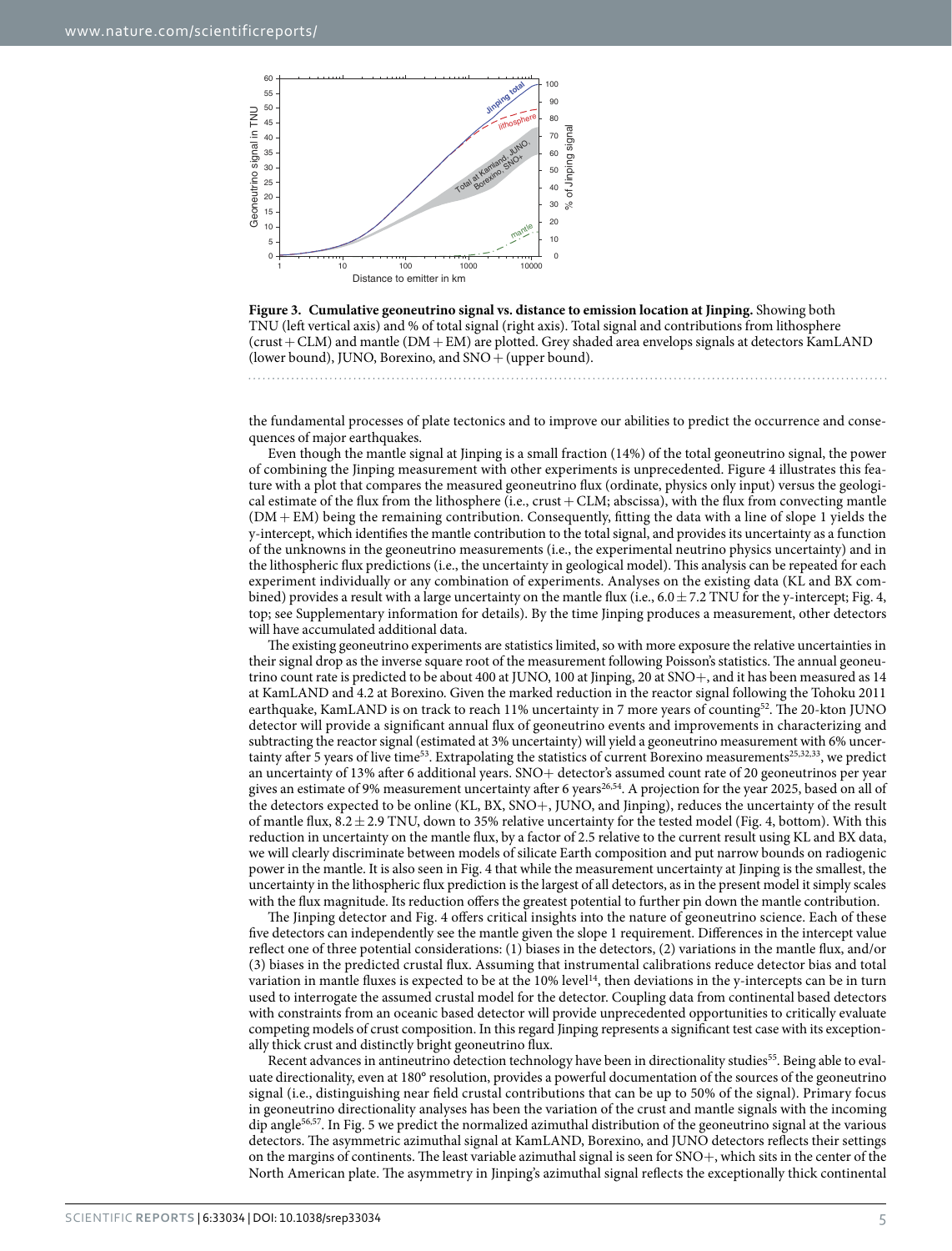

<span id="page-5-0"></span>Figure 4. Top: Most recent measurement of total geoneutrino flux at KamLAND (KL)<sup>31</sup> and Borexino (BX)<sup>33</sup> (vertical axis) vs. lithospheric flux prediction (this study). Best fit of slope 1 line shown as red dashed line, including  $\pm 1\sigma$  uncertainty (red band). The y-intercept reveals signal from the convecting mantle (DM + EM), which scales with radiogenic power in BSE (purple). **Bottom:** Simulated measurements in year 2025 (vertical axis) vs. lithospheric predictions at geoneutrino detectors KL, JUNO, BX, SNO+, and Jinping (JP). Assumes that detectors measure the nominal value predicted by the emission model, and measurement uncertainty is assumed to be  $11\%$  (KL)<sup>52</sup>, 6% (JUNO)<sup>53</sup>, 13% (BX), 9% (SNO+), and 4% (JP)<sup>[28](#page-8-12)</sup>, respectively. We show results for two BSE compositional estimates, previously termed medium-Q and low-Q models[21](#page-8-5),[58](#page-9-2). The solution of mantle flux for the medium-Q model translates into  $12 \pm 4$  TW of radiogenic power in the mantle.

crust of the Himalayas to the west and the normal ~40 km crust of eastern China. While currently unable to measure geoneutrino directionality, predictions of azimuthal signal intensity provide insight into the geology of the local crust and inform mapping and sampling efforts for regional geologic models.

### **Conclusion**

The predicted geoneutrino signal for the proposed Jinping Neutrino Experiment is  $58.5^{+7.4}_{-7.2}$  TNU, of which  $50.4\frac{+7.8}{-7.6}$  TNU is from the Crust + Continental Lithospheric Mantle and 8.1<sup>+2.5</sup> TNU is from the Depleted+ Enriched Mantle. The Jinping measurement, combined with geoneutrino measurements at other continental sites, is currently our best chance at resolving the mantle signal. Dedicated geophysical effort toward an accurate local lithospheric model is required. This is a realistic goal, given the wealth of geophysical data in this well studied seismogenic region at the boundary between the Tibetan Plateau and the Sichuan Basin.

Refinement to model predictions of the lithospheric flux are crucial to reducing the uncertainty estimates of the mantle flux. The strategy mapped out here reveals that geoneutrino data will constrain the amount of radiogenic heat production in the mantle by combining all measurements from continental detection sites to reduce the uncertainty. Reference model predicts that constraining the mantle's radiogenic heat production to  $12 \pm 4$  TW is achievable within 8 years. Such a strategy will successfully discriminate between models of the Earth's composition, i.e., the previously described low-Q, medium-Q, and high-Q models predicting anywhere from 2TW to >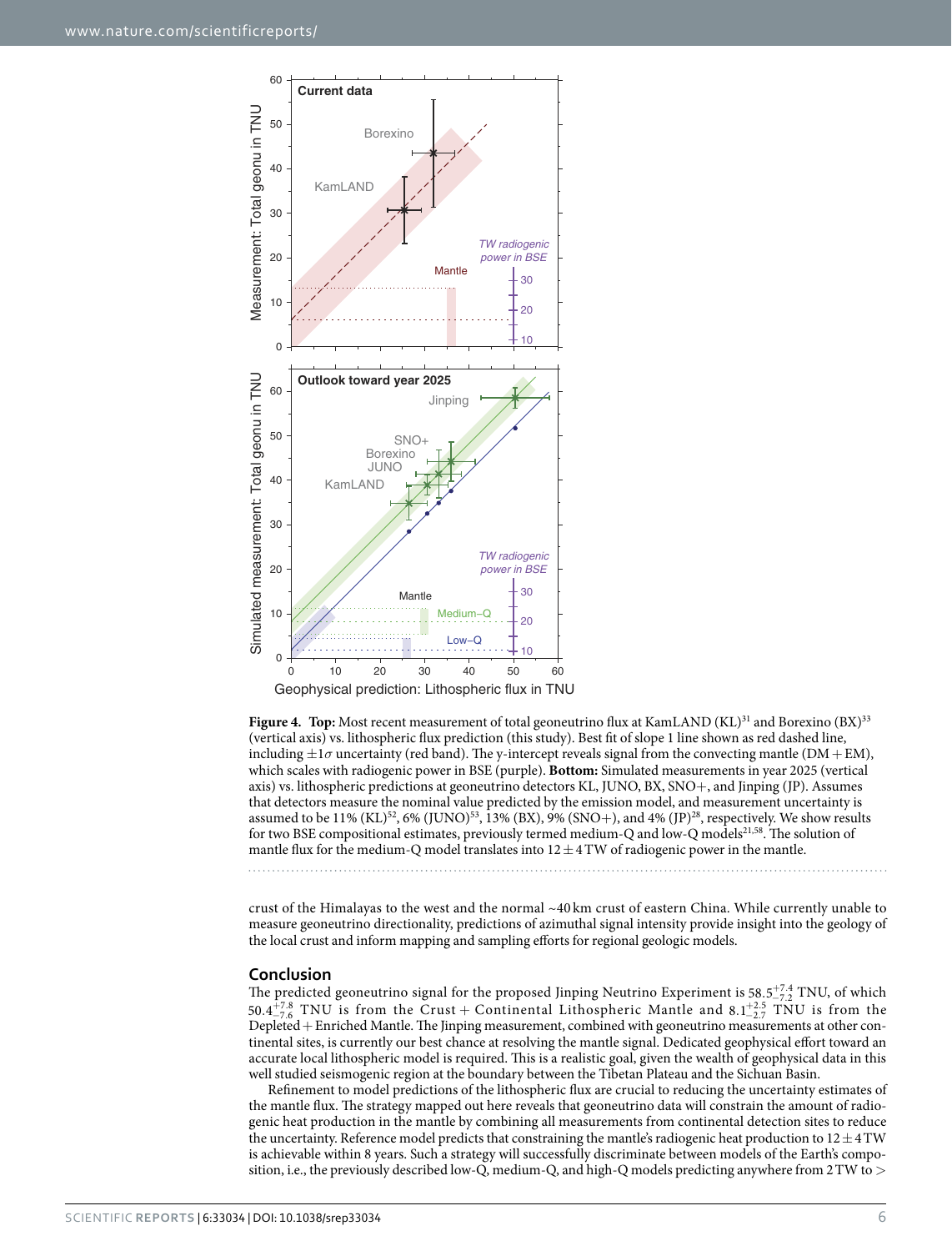

<span id="page-6-0"></span>**Figure 5. Predicted signal at geoneutrino detectors as a function of azimuth of incoming geoneutrino.**  Normalized to uniform distribution at each detector.

20 TW of radiogenic power in the mantle<sup>14,[21,](#page-8-5)22</sup>. These data will place limits on the amount of heat producing elements inside the Earth, describe the planetary abundances of the refractory lithophile elements, and thus define the building blocks of the Earth<sup>[58](#page-9-2)</sup>. Moreover, by setting a limit on the radiogenic heat production in the mantle we will constrain the Urey ratio of the convecting mantle (Ur = radiogenic heat/total mantle heat flux), a parameter that is considerably debated (i.e., estimates of Ur from 0.2 to 0.7) in the literature<sup>16-20</sup>.

#### **Methods**

The geoneutrino flux at Jinping location is calculated in the usual wa[y37](#page-8-20)[,40](#page-8-23)[,59](#page-9-3)[,60.](#page-9-4) Flux *φ* at location *r* is the integral

$$
\phi(\vec{r}) = \frac{X\lambda N_A}{\mu} n_{\nu} \langle P_{ee} \rangle \iiint \frac{A(\vec{r}') \rho(\vec{r}')}{4\pi |\vec{r} - \vec{r}'|^{2}} d\vec{r}',\tag{1}
$$

where meanings of various quantities are described in [Table 2.](#page-7-2) As we assume negligible Th, U in the core<sup>61</sup>, the integration domain is the Earth's crust and mantle, where antineutrino emitters reside. We average the effect of neutrino oscillations by using the average survival probability  $\langle P_{ee} \rangle$ . We use CRUST1.0 model<sup>38</sup> (C1) to describe the geometry and rock density in the crust. C1 parametrizes the crust as 1° latitude by 1° longitude stacks of 6 tiles (excluding ice and water layers) of a given thickness and uniform density. Depth-dependent density in the mantle is taken from PREM $^{62}$ . We divide the crust into Oceanic Crust (OC; 'A' and 'B' type tiles of C1) and Continental Crust (CC). Continental Crust is underlain by the Continental Lithospheric Mantle (CLM), which is assumed to extend to 175 km depth<sup>15</sup>. The bulk of the mantle is divided into two reservoirs, the Depleted Mantle (DM) and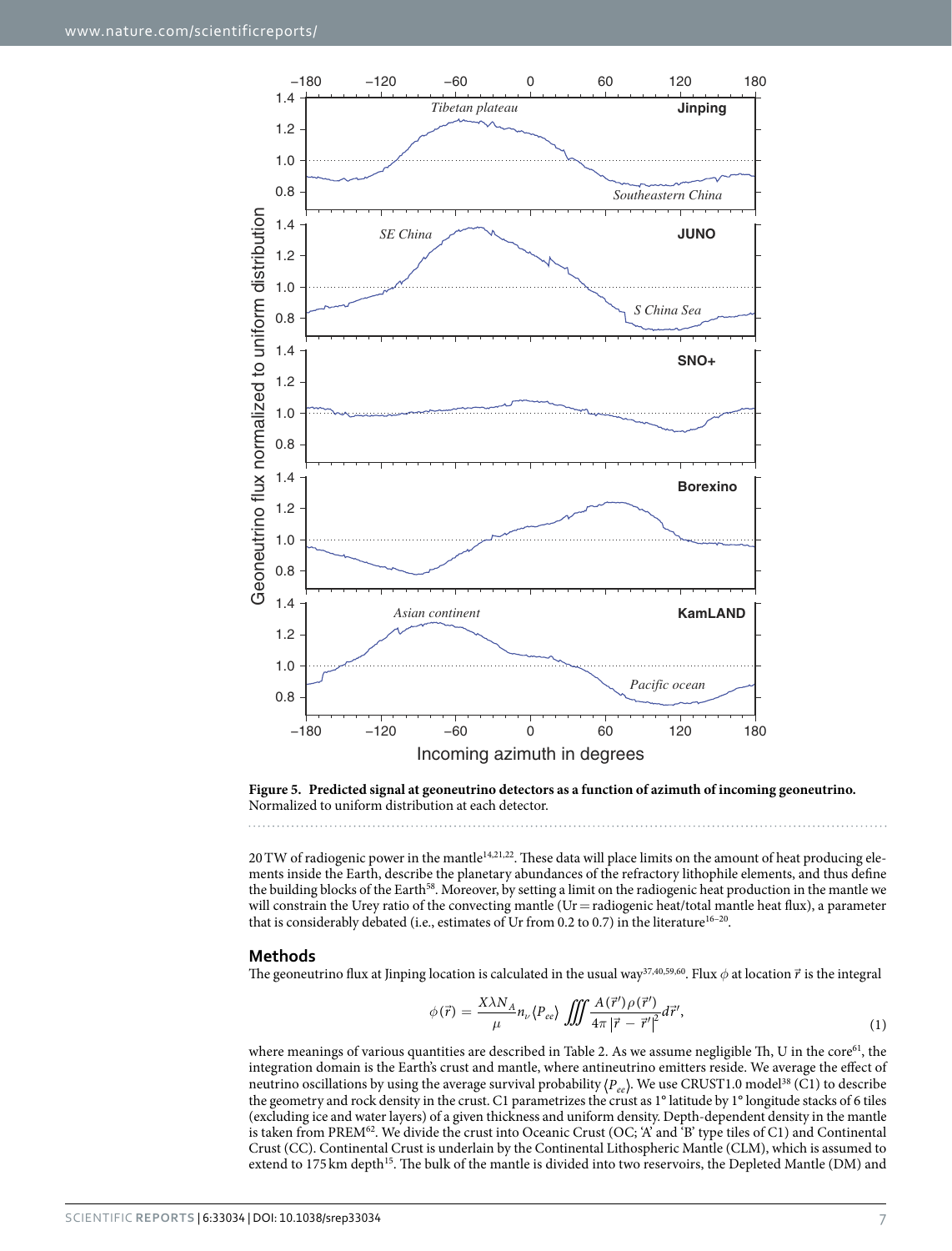<span id="page-7-2"></span>

| Quantity                                                         | Symbol                           | 40 <sub>K</sub>                                                     | $232$ Th | $235$ <sup>T</sup> | $238$ <sup>T</sup> | Reference                            |
|------------------------------------------------------------------|----------------------------------|---------------------------------------------------------------------|----------|--------------------|--------------------|--------------------------------------|
| Natural isotopic mole fraction                                   | X                                | 0.000117                                                            |          | 0.007204           | 0.992742           | 65                                   |
| Standard atomic mass (g/mol)                                     | $\mu$                            | 39.0983                                                             | 232.038  | 238.029            | 238.029            | 65                                   |
| Half-life $(10^9 \text{yr})$                                     | $t_{1/2}$                        | 1.248                                                               | 14.0     | 0.704              | 4.468              | 66                                   |
| Decay constant $(s^{-1})$                                        | $\lambda$                        |                                                                     |          |                    |                    | $\lambda = \ln 2/t_{1/2}$            |
| Number of $\overline{\nu}_e$ 's per decay                        | $n_{v}$                          | 0.8928                                                              | 4        | $\overline{4}$     | 6                  | 66                                   |
| Heat per decay $(10^{-12}$ J)                                    |                                  | 0.110                                                               | 6.475    | 7.108              | 7.648              | 67                                   |
| Elemental abundance (mass fraction)                              | $\boldsymbol{A}$                 |                                                                     |          |                    |                    | see Table 3                          |
| Rock density $(g/cm^3)$                                          | $\rho$                           |                                                                     |          |                    |                    | from CRUST1.0 or<br>from PREM models |
| Avogadro's number $(mol^{-1})$                                   | $N_A$                            |                                                                     |          |                    |                    |                                      |
| Average survival probability                                     | $\langle P_{ee} \rangle$ = 0.553 |                                                                     |          |                    |                    | 67,68                                |
| $\text{cm}^{-2}$ $\mu$ s <sup>-1</sup> to TNU conversion factors | $232$ Th:                        | $0.25 \,\mathrm{cm}^{-2} \,\mu\mathrm{s}^{-1} \,\mathrm{TNU^{-1}}$  |          |                    |                    | 67                                   |
|                                                                  | $238$ U:                         | $0.076 \,\mathrm{cm}^{-2} \,\mu\mathrm{s}^{-1} \,\mathrm{TNU^{-1}}$ |          |                    |                    | 67                                   |

#### **Table 2. Quantities used is geoneutrino flux calculations.**

<span id="page-7-3"></span>

|                            | $\mathbf{K}$                       | Th                                | U                                | Ref. |
|----------------------------|------------------------------------|-----------------------------------|----------------------------------|------|
| Upper $CC +$ sediments     | $(2.32 \pm 8\%) \times 10^{-2}$    | $(10.5 \pm 10\%) \times 10^{-6}$  | $(2.7 \pm 21\%) \times 10^{-6}$  | 64   |
| Middle CC                  | $(1.91 \pm 14\%) \times 10^{-2}$   | $(6.5 \pm 8\%) \times 10^{-6}$    | $(1.3 \pm 31\%) \times 10^{-6}$  | 64   |
| Lower CC                   | $(0.51 \pm 30\%) \times 10^{-2}$   | $(1.2 \pm 30\%) \times 10^{-6}$   | $(0.2 \pm 30\%) \times 10^{-6}$  | 64   |
| OC sediments               | $(1.83 \pm 7\%) \times 10^{-2}$    | $(8.10 \pm 7\%) \times 10^{-6}$   | $(1.73 \pm 5\%) \times 10^{-6}$  | 69   |
| OC crust                   | $(716 \pm 30\%) \times 10^{-6}$    | $(0.21 \pm 30\%) \times 10^{-6}$  | $(0.07 \pm 30\%) \times 10^{-6}$ | 70   |
| CLM                        | $315^{+432}_{-183} \times 10^{-6}$ | $150^{+277}_{-97} \times 10^{-9}$ | $33^{+49}_{-20} \times 10^{-9}$  | 15   |
| Depleted Mantle            | $(152 \pm 20\%) \times 10^{-6}$    | $(21.9 \pm 20\%) \times 10^{-9}$  | $(8.0 \pm 20\%) \times 10^{-9}$  | 71   |
| Enriched Mantle'           | $402^{+350}_{-238} \times 10^{-6}$ | $147^{+74}_{-57} \times 10^{-9}$  | $30^{+24}_{-18} \times 10^{-9}$  |      |
| <b>Bulk Silicate Earth</b> | $(280 \pm 21\%) \times 10^{-6}$    | $(80 \pm 15\%) \times 10^{-9}$    | $(20 \pm 20\%) \times 10^{-9}$   | 72   |

**Table 3. Abundance estimates (in kg/kg) used as inputs in the geoneutrino emission model.** \* Abundance in Enriched Mantle calculated from balance of each element ( $BSE=CC+OC+CLM+DM+EM$ ) where EM is 18% by mass of the convecting mantle<sup>63</sup>.

the Enriched Mantle (EM) where EM is a layer of uniform thickness at the base of the mantle containing 18% of mantle mass<sup>63</sup> (i.e., layering at radius of 4200 km). Within each of the chemical reservoirs (i.e., layers of the crust in CC and OC, CLM, DM, EM), the abundance of Th, U is assumed uniform, with values and their uncertainties adopted from several compositional estimates (see [Table 3\)](#page-7-3). Abundances in EM are calculated to balance the overall inventory in BSE. A sketch of the model, showing the global structure and the distinct chemical reservoirs, is shown in Supplementary Figure S1.

Uncertainty on the structure and rock density is not available within CRUST1.0, and is not considered in the emission model. Uncertainty in the input abundances of Th and U is propagated using a Monte Carlo approach. The selection of CLM abundances is assumed to follow a log-normal distribution<sup>[15](#page-8-3)</sup>. Abundances in other reser-voirs (layers of CC and OC, DM, BSE) are assumed to follow the normal distribution<sup>[64](#page-9-8)</sup>. We assume that Th and U abundances within a reservoir are fully correlated when performing their Monte Carlo fluctuations. We further assume that abundances are uncorrelated between the following reservoirs: BSE, CLM, layers of CC and OC (Supplementary Figure S1). We find, however, that some degree of correlation must be introduced between abundances in DM and the rest of the model, in order to prevent unphysical situations where abundances in EM are below DM values or even negative. The somewhat smaller absolute uncertainty in the total predicted geoneutrino flux compared to the lithospheric flux ([Table 1\)](#page-3-0) results from the anti-correlation between abundances in EM and abundances in layers of the lithosphere and in DM when balancing the inventory of elements in BSE.

#### **References**

- <span id="page-7-0"></span>1. Boyet, M. & Carlson, R. W. 142Nd evidence for early (>4.53Ga) global differentiation of the silicate Earth. *Science* **309,** 576–581  $(2005)$
- 2. Burkhardt, C. *et al.* Meteoritic Nd isotope constraints on the origin and composition of the Earth. *LPSC XLVII* Abstract 1908 (2016).
- 3. Campbell, I. H. & St. C. O'Neill, H. Evidence against a chondritic Earth. *Nature* **483,** 553–558 (2012). 4. Fukai, R. & Yokoyama, T. Nucleosynthetic neodymium isotope anomalies in carbonaceous and ordinary chondrites. *LPSC XLVII*
- Abstract 1298 (2016).
- 5. Jellinek, A. M. & Jackson, M. G. Connections between the bulk composition, geodynamics and habitability of Earth. *Nature Geosci.* **8,** 587–593 (2015).
- <span id="page-7-1"></span>6. de Koker, N., Steinle-Neumann, G. & Vlček, V. Electrical resistivity and thermal conductivity of liquid Fe alloys at high *P* and *T*, and heat flux in Earth's core. *Proc. Nat. Acad. Sci.* **109,** 4070–4073 (2012).
- 7. Gomi, H. *et al.* The high conductivity of iron and thermal evolution of the Earth's core. *Phys. Earth Planet. Int.* **224,** 88–103 (2013).
- 8. Pozzo, M., Davies, C., Gubbins, D. & Alfè, D. Thermal and electrical conductivity of iron at Earth's core conditions. *Nature* **485,** 355–358 (2012).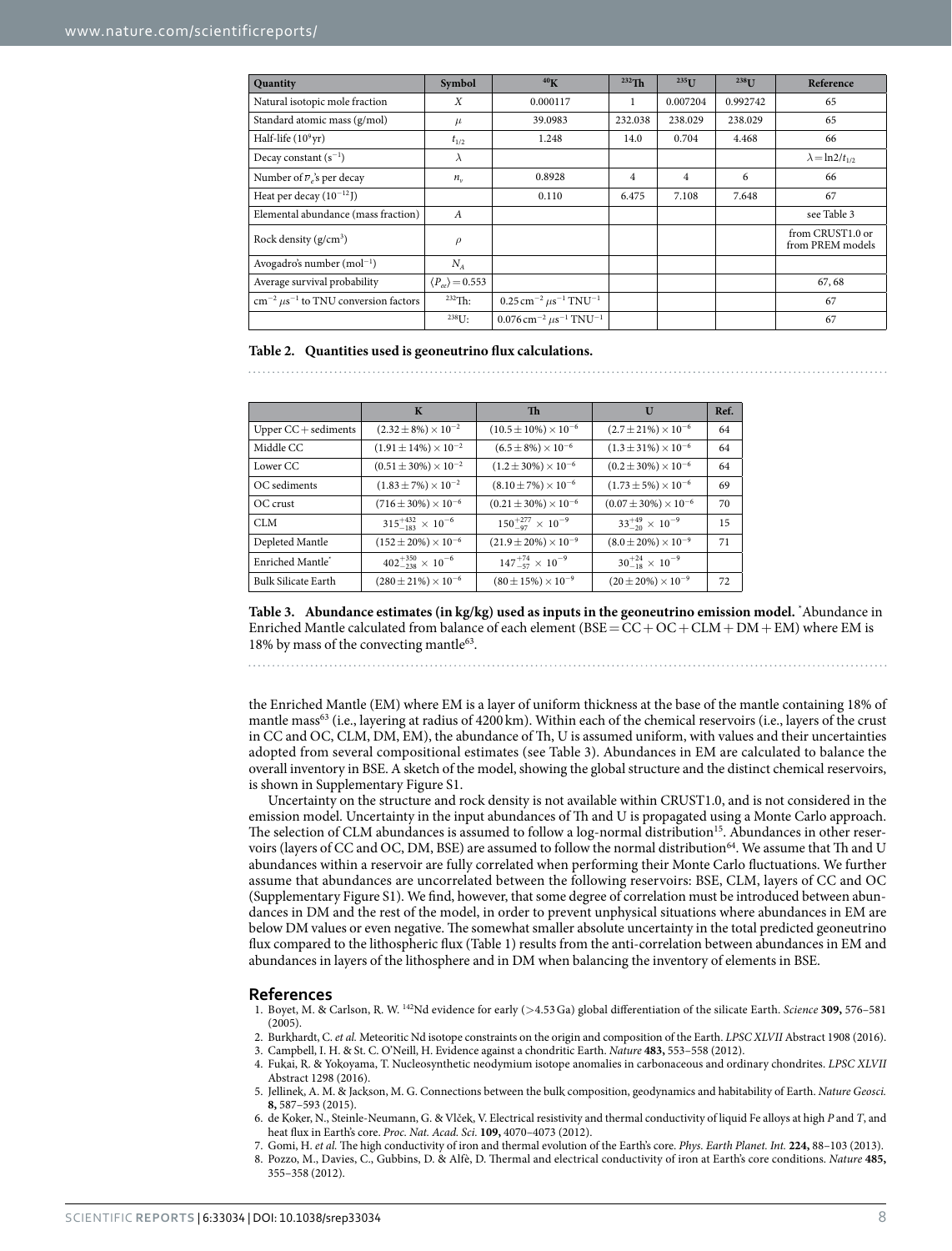- 9. Seagle, C. T., Cottrell, E., Fei, Y., Hummer, D. R. & Prakapenka, V. B. Electrical and thermal transport properties of iron and ironsilicon alloy at high pressure. *Geophysical Research Letters* **40,** 5377–5381 (2013).
- 10. Konôpková, Z., McWilliams, R. S., Gómez-Pérez, N. & Goncharov, A. F. Direct measurement of thermal conductivity in solid iron at planetary core conditions. *Nature* **534,** 99–101 (2016).
- 11. Ohta, K., Kuwayama, Y., Hirose, K., Shimizu, K. & Ohishi, Y. Experimental determination of the electrical resistivity of iron at Earth's core conditions. *Nature* **534,** 95–98 (2016).
- <span id="page-8-0"></span>12. Jaupart, C., Labrosse, S., Lucazeau, F. & Mareschal, J.-C. Temperatures, heat, and energy in the mantle of the Earth. In Bercovici, D. (ed.) *Mantle Dynamics, of Treatise on Geophysics* vol. 7, chap. 6, 223–270 (Elsevier, Oxford, 2015) second edn. Editor-in-chief G. Schubert.
- <span id="page-8-1"></span>13. Davies, J. H. Global map of solid Earth surface heat flow. *Geochem. Geophys. Geosyst.* **14,** 4608–4622 (2013).
- <span id="page-8-2"></span>14. Šrámek, O. *et al.* Geophysical and geochemical constraints on geoneutrino fluxes from Earth's mantle. *Earth Planet. Sci. Lett.* **361,** 356–366 arXiv:1207.0853 (2013).
- <span id="page-8-3"></span>15. Huang, Y., Chubakov, V., Mantovani, F., Rudnick, R. L. & McDonough, W. F. A reference Earth model for the heat-producing elements and associated geoneutrino flux. *Geochem. Geophys. Geosyst.* **14,** 2003–2029 arXiv:1301.0365 (2013).
- 16. Korenaga, J. Urey ratio and the structure and evolution of Earth's mantle. *Rev. Geophys.* **46,** RG2007 (2008).
- <span id="page-8-4"></span>17. Deschamps, F., Tackley, P. J. & Nakagawa, T. Temperature and heat flux scalings for isoviscous thermal convection in spherical geometry. *Geophys. J. Int.* **182,** 137–154 (2010).
- 18. Lenardic, A., Cooper, C. M. & Moresi, L. A note on continents and the Earth's Urey ratio. *Phys. Earth Planet. Int.* **188,** 127–130 (2011).
- 19. Nakagawa, T. & Tackley, P. J. Influence of magmatism on mantle cooling, surface heat flow and Urey ratio. *Earth Planet. Sci. Lett.* **329–330,** 1–10 (2012).
- 20. Höink, T., Lenardic, A. & Jellinek, A. M. Earth's thermal evolution with multiple convection modes: A Monte-Carlo approach. *Phys. Earth Planet. Int.* **221,** 22–26 (2013).
- <span id="page-8-5"></span>21. Dye, S. T., Huang, Y., Lekić, V., McDonough, W. F. & Šrámek, O. Geo-neutrinos and Earth models. *Phys. Proc.* **61,** 310–318 (2015). 13th International Conference on Topics in Astroparticle and Underground Physics, TAUP 2013; arXiv:1405.0192.
- <span id="page-8-6"></span>22. McDonough, W. F. The composition of the lower mantle and core. In Terasaki, H. & Fischer, R. A. (eds.) *Deep Earth: Physics and Chemistry of the Lower Mantle and Core* chap. 12, 145 (Wiley, 2016) American Geophysical Union.
- <span id="page-8-7"></span>23. Cowan, C. L., Reines, F., Harrison, F. B., Kruse, H. W. & McGuire, A. D. Detection of the free neutrino: a confirmation. *Science* **124,** 103–104 (1956).
- <span id="page-8-8"></span>24. Araki, T. *et al.* Experimental investigation of geologically produced antineutrinos with KamLAND. *Nature* **436,** 499–503 (2005).
- <span id="page-8-10"></span><span id="page-8-9"></span>25. Bellini, G. *et al.* Observation of geo-neutrinos. *Phys. Lett. B* **687,** 299–304 (2010).
- 26. Chen, M. C. Geo-neutrinos in SNO+. *Earth, Moon, Planets* **99,** 221–228 (2006).
- <span id="page-8-11"></span>27. An, F. *et al.* Neutrino physics with JUNO. *J. Phys. G* **43,** 030401 arXiv:1507.05613 (2016).
- <span id="page-8-12"></span>28. Beacom, J. F. *et al.* Letter of Intent: Jinping Neutrino Experiment. arXiv:1602.01733 (2016).
- <span id="page-8-14"></span><span id="page-8-13"></span>29. Baldoncini, M. *et al.* Reference worldwide model for antineutrinos from reactors. *Phys. Rev. D* **91,** 065002 (2015).
- 30. Gando, A. *et al.* Partial radiogenic heat model for Earth revealed by geoneutrino measurements. *Nature Geosci.* **4,** 647–651 (2011).
- <span id="page-8-15"></span>31. Gando, A. *et al.* Reactor on-off antineutrino measurement with KamLAND. *Phys. Rev. D* **88,** 033001 arXiv:1303.4667 (2013). 32. Bellini, G. *et al.* Measurement of geo-neutrinos from 1353 days of Borexino. *Phys. Lett. B* **722,** 295–300 arXiv:1303.2571 (2013).
- <span id="page-8-30"></span><span id="page-8-18"></span>33. Agostini, M. *et al.* Spectroscopy of geoneutrinos from 2056 days of Borexino data. *Phys. Rev. D* **92,** 031101 arXiv:1506.04610 (2015).
- <span id="page-8-16"></span>34. Herndon, J. M. Substructure of the inner core of the Earth. *Proc. Nat. Acad. Sci.* **93,** 646–648 (1996).
- <span id="page-8-17"></span>35. de Meijer, R. J. d. & van Westrenen, W. The feasibility and implications of nuclear georeactors in Earth's core-mantle boundary region. *S. Afr. J. Sci.* **104,** 111–118 (2008).
- <span id="page-8-19"></span>36. Ludhova, L. & Zavatarelli, S. Studying the Earth with geoneutrinos. *Adv. High Energy Phys.* **2013,** Article ID 425693 (2013).
- <span id="page-8-20"></span>37. Usman, S. M., Jocher, G. R., Dye, S. T., McDonough, W. F. & Learned, J. G. AGM2015: Antineutrino Global Map 2015. *Sci. Rep*. **5,** 13945 (2015).
- <span id="page-8-21"></span>38. Laske, G., Masters, G., Ma, Z. & Pasyanos, M. Update on CRUST1.0 - A 1-degree global model of Earth's crust. *Geophys. Res. Abstracts* **15,** Abstract EGU2013-2658<http://igppweb.ucsd.edu/gabi/crust1.html> (URL date of access: 01/07/2016) (2013).
- <span id="page-8-22"></span>39. Hofmann, A. W. Sampling mantle heterogeneity through oceanic basalts: Isotopes and trace elements. In Carlson, R. W. (ed.) *The Mantle and Core, of Treatise on Geochemistry* vol. 3, chap. 3, 67–101 (Elsevier, Oxford, 2014) second edn. Editors-in-chief H. D. Holland and K. K. Turekian.
- <span id="page-8-23"></span>40. Mantovani, F., Carmignani, L., Fiorentini, G. & Lissia, M. Antineutrinos from Earth: A reference model and its uncertainties. *Phys. Rev. D* **69,** 013001 (2004).
- <span id="page-8-24"></span>41. Learned, J. G., Dye, S. T. & Pakvasa, S. Hanohano: A deep ocean anti-neutrino detector for unique neutrino physics and geophysics studies. arXiv:0810.4975, Published in the Proceedings of the Twelfth International Workshop on Neutrino Telescopes, Venice, March 2007 (2008).
- <span id="page-8-25"></span>42. Wang, C.-Y., Han, W.-B., Wu, J.-P., Lou, H. & Chan, W. W. Crustal structure beneath the eastern margin of the Tibetan Plateau and its tectonic implications. *J. Geophys. Res.* **112,** B07307 (2007).
- 43. Meng, G.-j. *et al.* Crustal deformation in western Sichuan region and implications for 12 May 2008 *Ms* 8.0 earthquake. *Geochem. Geophys. Geosyst.* **9,** Q11007 (2008).
- 44. Chen, B. *et al.* Variations of the effective elastic thickness over China and surroundings and their relation to the lithosphere dynamics. *Earth Planet. Sci. Lett.* **363,** 61–72 (2013).
- 45. Wang, X. *et al.* Crust and upper mantle resistivity structure at middle section of Longmenshan, eastern Tibetan plateau. *Tectonophys*. **619–620,** 143–148 (2014).
- 46. Zhang, Y., Teng, J., Wang, Q. & Hu, G. Density structure and isostatic state of the crust in the Longmenshan and adjacent areas. *Tectonophys*. **619–620,** 51–57 (2014).
- <span id="page-8-26"></span>47. Hao, M. *et al.* Present day crustal vertical movement inferred from precise leveling data in eastern margin of Tibetan Plateau. *Tectonophys.* **632,** 281–292 (2014).
- <span id="page-8-27"></span>48. Li, Z., Ni, S., Hao, T., Xu, Y. & Roecker, S. Uppermost mantle structure of the eastern margin of the Tibetan plateau from interstation *Pn* traveltime difference tomography. *Earth Planet. Sci. Lett.* **335–336,** 195–205 (2012).
- 49. Liu, Q. Y. *et al.* Eastward expansion of the Tibetan Plateau by crustal flow and strain partitioning across faults. *Nature Geosci.* **7,** 361–365 (2014).
- 50. Sun, Y., Liu, J., Zhou, K., Chen, B. & Guo, R. Crustal structure and deformation under the Longmenshan and its surroundings revealed by receiver function data. *Phys. Earth Planet. Int.* **244,** 11–22 (2015).
- 51. Kong, F., Wu, J., Liu, K. H. & Gao, S. S. Crustal anisotropy and ductile flow beneath the eastern Tibetan Plateau and adjacent areas. *Earth Planet. Sci. Lett.* **442,** 72–79 (2016).
- <span id="page-8-28"></span>52. Watanabe, H. Geo-neutrino measurement with KamLAND. International Workshop on 04, January 15-16, 2015 in Tokyo [http://](http://www.awa.tohoku.ac.jp/KamGeo/Agenda_files/04_Watanabe.pdf) [www.awa.tohoku.ac.jp/KamGeo/Agenda\\_files/04\\_Watanabe.pdf](http://www.awa.tohoku.ac.jp/KamGeo/Agenda_files/04_Watanabe.pdf) (Date of access: 01/07/2016) (2015).
- <span id="page-8-29"></span>53. Han, R. *et al.* Potential of geo-neutrino measurements at JUNO. *Chin. Phys. C* **40,** 033003 arXiv:1510.01523 (2016).
- <span id="page-8-32"></span><span id="page-8-31"></span>54. Baldoncini, M. *et al.* Geoneutrinos and reactor antineutrinos at SNO+. *J. Phys. Conf. Ser.* **718,** 062003 (2016).
- 55. Tanaka, H. K. M. & Watanabe, H. 6 Li-loaded directionally sensitive anti-neutrino detector for possible geo-neutrinographic imaging applications. *Sci. Rep.* **4,** 4708 (2014).